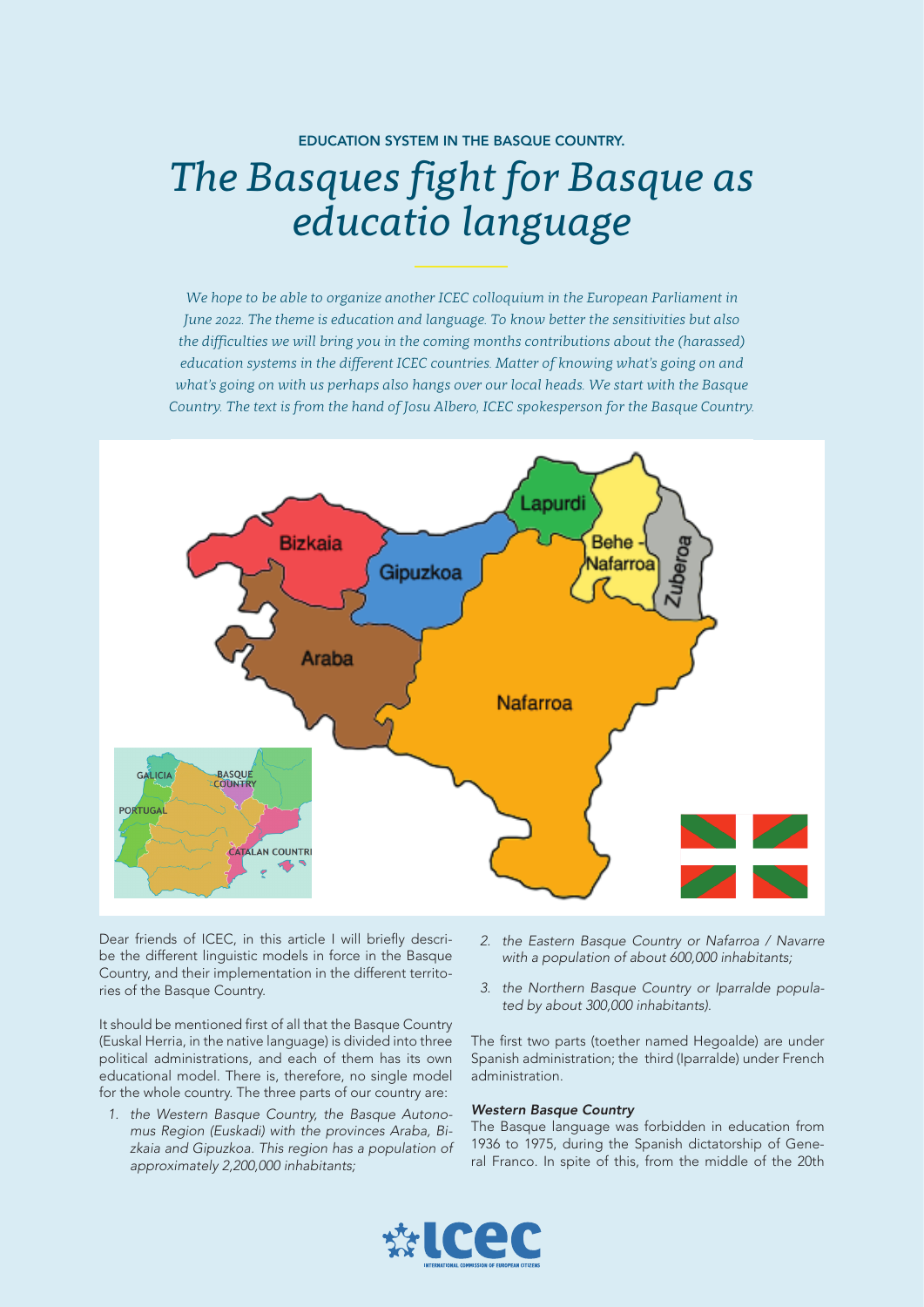century, people committed to the Basque language and culture created schools (in the form of parents' cooperatives) for the education of their children exclusively in the Basque language. These schools, called 'Ikastolak', operated in almost clandestine conditions, circumventing the iron control of the authorities of the Franco regime. From 1966 onwards, Franco's dictatorship softened the linguistic repression a little, and the ikastolas grew exponentially. In 1970 (still under the dictatorship) there were already about 120 ikastolak (most of them in the Western Basque Country), and about 12,000 students studying entirely in Basque.

After almost 40 years of dictatorship, the Western Basque Country recovered its institutions and its government in 1979. One of the priorities of the new Government was the normalization of the Basque language, harshly persecuted during the dictatorship of General Franco.

The Government of the Western Basque Country immediately took on the competences in the area of Education, and in 1982 enacted the law for the Normalization of the Use of the Basque Language. A year later, in 1983, it established three linguistic models valid for all educational centers, both public and private:

- Model A: entirely in Spanish, except for the compulsory subject of Basque language.
- Model B: bilingual, in Basque and Spanish.
- Model D: totally in Basque language, except for the compulsory subject of Spanish language.

Parents could choose the linguistic model they wished for their children. The public centers had to offer the 3 models, and the private ones could choose the models to offer. The Ikastolak, obviously, only worked with model D.



Since 1983, there has been a very clear tendency towards education in model D. This model was in the minority at the beginning, in 1983, but it is currently the majority model, not only in ikastolak, but also in public and private schools. Model B, and specially model A, are increasingly in the minority, which shows that parents are opting for schools that educate entirely in the Basque language.

So low is the proportion of students studying in Spanish-language or bilingual models that many schools no longer offer these models, because of the low demand. In the more Basque-speaking areas of the Western Basque Country, all schools now operate exclusively in the D model.

In the compulsory education stage (up to 16 years of age) these are the percentages of students enrolled in the different models:

- Model D: 70%
- Model B: 20%
- Model A: 10%.

In the infant stage (6 years old) model A is almost non-existent:

- Model D: 80%
- Model B: 15%
- Model A: 5%

At the University, in 2018, 52% of the students studied their degrees in Basque language. Practically all university degrees can be studied in Basque language. Let us remember that in the Western Basque Country only 33% of the population is Basque-speaking.

The Government of the Western Basque Country is drafting a new Education Law, which it intends to implement during the current legislature. The draft of the law foresees that there will be only one educational model, in Basque language. In this way, the current system of 3 linguistic models would disappear.

## *Eastern Basque Country or Navarre:*

As in the Western Basque Country, in Navarre the Basque language was also forbidden during the dictatorship of General Franco. Around 1960 the first Ikastola appeared there. In 1982, after the dictatorship, the Government of Navarre was formed. In 1986 the Law on the Basque Language appeared, much less ambitious than that of the Western Basque Country. It must be said that while in the Western Basque Country the government has almost always been in the hands of Basque nationalism, this has not been the case in Navarre.

There are four school linguistic models in Navarre, which the parents of the students can choose:

- Model G: exclusively in Spanish language.
- Model A: all in Spanish language, except for the Basque language subject.
- Model B: bilingual, in Spanish and in Basque language
- Model D: exclusively in the Basque language, except for the Spanish language subject.

In the compulsory education stage (up to 16 years of age) these are the percentages of students enrolled in the different models:

- Model G: 58%
- Model A: 15%
- Model B: 2%.
- Model D: 25%